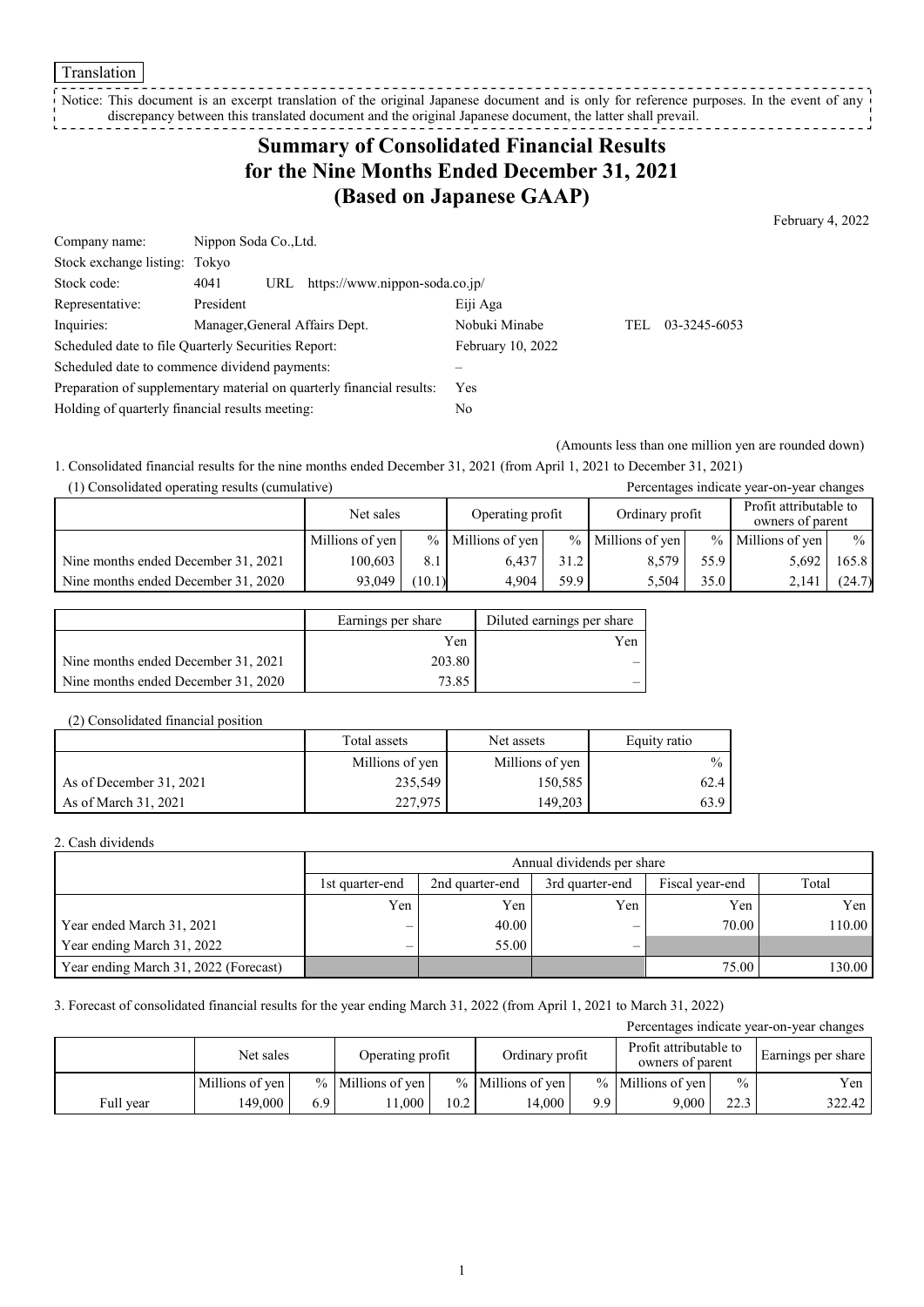| 4. Notes                                                                                                                  |                                                                                        |                                                         |  |                   |  |
|---------------------------------------------------------------------------------------------------------------------------|----------------------------------------------------------------------------------------|---------------------------------------------------------|--|-------------------|--|
| (1) Changes in significant subsidiaries during the nine months ended December 31, 2021                                    | N <sub>o</sub>                                                                         |                                                         |  |                   |  |
|                                                                                                                           | (changes in specified subsidiaries resulting in the change in scope of consolidation): |                                                         |  |                   |  |
| (2) Application of special accounting methods for preparing quarterly consolidated financial statements:                  |                                                                                        | N <sub>o</sub>                                          |  |                   |  |
| (3) Changes in accounting policies, changes in accounting estimates, and restatement of prior period financial statements |                                                                                        |                                                         |  |                   |  |
| Changes in accounting policies due to revisions to accounting standards and other regulations:                            |                                                                                        |                                                         |  |                   |  |
| Changes in accounting policies due to other reasons:                                                                      |                                                                                        |                                                         |  |                   |  |
| Changes in accounting estimates:                                                                                          |                                                                                        |                                                         |  |                   |  |
| Restatement of prior period financial statements:                                                                         |                                                                                        |                                                         |  |                   |  |
| (4) Number of issued shares (common shares)                                                                               |                                                                                        |                                                         |  |                   |  |
| Total number of issued shares at the end of the period (including treasury shares)                                        |                                                                                        |                                                         |  |                   |  |
| As of December 31, 2021                                                                                                   |                                                                                        | 28,811,707 shares   As of March 31, 2021                |  | 29,391,807 shares |  |
| Number of treasury shares at the end of the period                                                                        |                                                                                        |                                                         |  |                   |  |
| As of December 31, 2021                                                                                                   | 949,646 shares                                                                         | As of March 31, 2021                                    |  | 1,169,846 shares  |  |
| Average number of shares during the period (cumulative from the beginning of the fiscal year)                             |                                                                                        |                                                         |  |                   |  |
| Nine months ended December 31, 2021                                                                                       |                                                                                        | 27,929,440 shares   Nine months ended December 31, 2020 |  | 28,997,790 shares |  |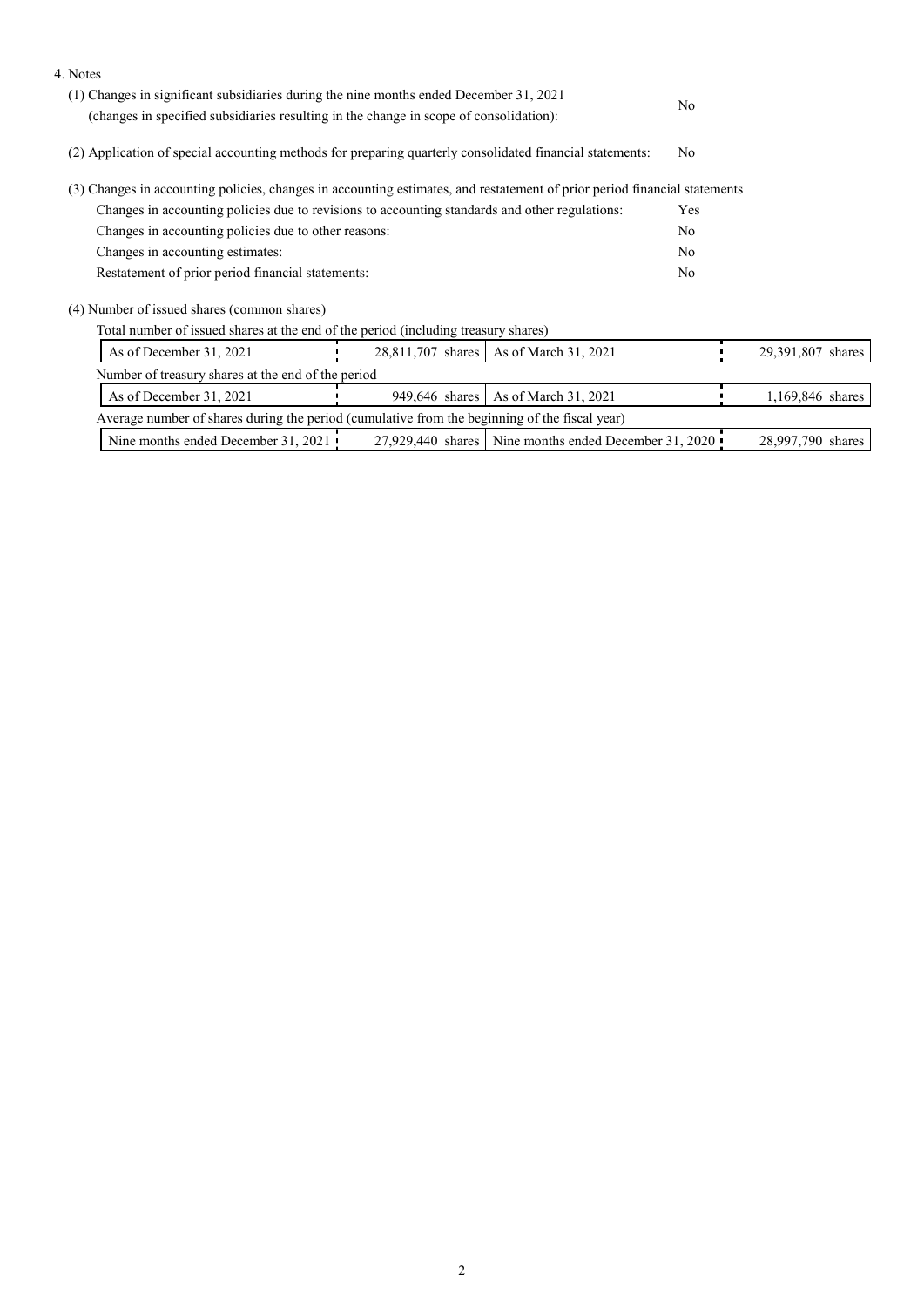# **Quarterly consolidated financial statements**

**Consolidated balance sheets** 

|                                                            |                      | (Millions of yen)       |
|------------------------------------------------------------|----------------------|-------------------------|
|                                                            | As of March 31, 2021 | As of December 31, 2021 |
| Assets                                                     |                      |                         |
| Current assets                                             |                      |                         |
| Cash and deposits                                          | 19,286               | 21,135                  |
| Notes and accounts receivable - trade                      | 42,946               |                         |
| Notes and accounts receivable - trade, and contract assets |                      | 34,655                  |
| Electronically recorded monetary claims - operating        | 2,310                | 3,891                   |
| Inventories                                                | 32,116               | 39,171                  |
| Other                                                      | 3,895                | 5,236                   |
| Allowance for doubtful accounts                            | (204)                | (8)                     |
| Total current assets                                       | 100,351              | 104,082                 |
| Non-current assets                                         |                      |                         |
| Property, plant and equipment                              |                      |                         |
| Buildings and structures, net                              | 19,046               | 21,170                  |
| Machinery, equipment and vehicles, net                     | 17,966               | 21,444                  |
| Tools, furniture and fixtures, net                         | 2,042                | 1,954                   |
| Land                                                       | 14,930               | 14,935                  |
| Construction in progress                                   | 8,310                | 5,902                   |
| Other, net                                                 | 1,425                | 1,292                   |
| Total property, plant and equipment                        | 63,722               | 66,699                  |
| Intangible assets                                          |                      |                         |
| Goodwill                                                   | 187                  | 165                     |
| Other                                                      | 5,333                | 5,010                   |
| Total intangible assets                                    | 5,521                | 5,176                   |
| Investments and other assets                               |                      |                         |
| Investment securities                                      | 41,695               | 42,839                  |
| Retirement benefit asset                                   | 10,979               | 11,353                  |
| Deferred tax assets                                        | 3,339                | 3,226                   |
| Other                                                      | 2,367                | 2,172                   |
| Allowance for doubtful accounts                            | (1)                  | (1)                     |
| Total investments and other assets                         | 58,381               | 59,590                  |
| Total non-current assets                                   | 127,624              | 131,466                 |
| Total assets                                               | 227,975              | 235,549                 |
|                                                            |                      |                         |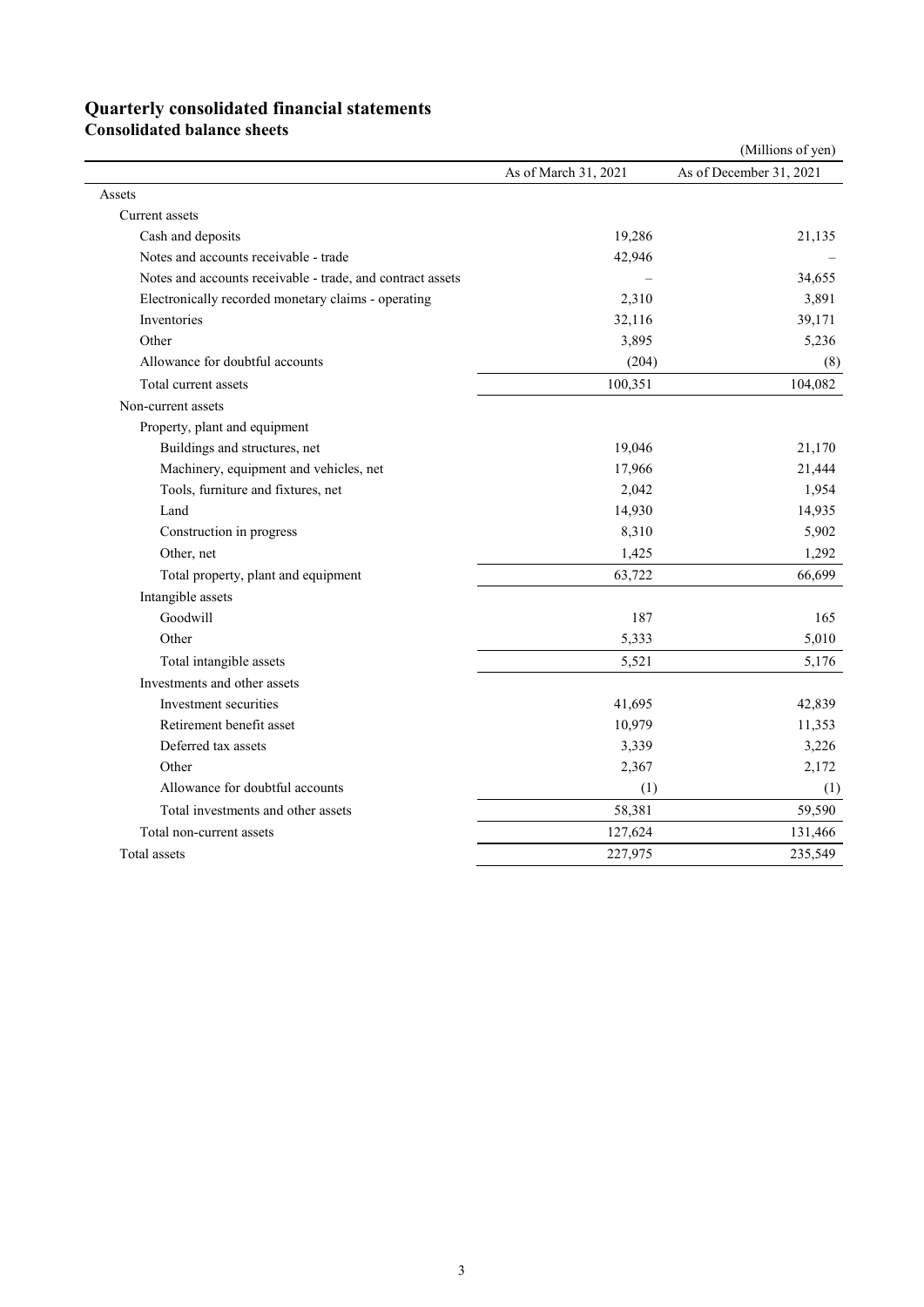|                                                       |                      | (Millions of yen)       |
|-------------------------------------------------------|----------------------|-------------------------|
|                                                       | As of March 31, 2021 | As of December 31, 2021 |
| Liabilities                                           |                      |                         |
| Current liabilities                                   |                      |                         |
| Notes and accounts payable - trade                    | 14,764               | 19,640                  |
| Electronically recorded obligations - operating       | 1,942                | 2,888                   |
| Short-term borrowings                                 | 16,172               | 19,831                  |
| Income taxes payable                                  | 2,226                | 509                     |
| Provision for bonuses                                 | 3,925                | 964                     |
| Other                                                 | 5,531                | 8,265                   |
| Total current liabilities                             | 44,562               | 52,099                  |
| Non-current liabilities                               |                      |                         |
| Long-term borrowings                                  | 21,535               | 19,571                  |
| Deferred tax liabilities                              | 5,117                | 6,505                   |
| Retirement benefit liability                          | 2,465                | 2,316                   |
| Provision for environmental measures                  | 1,003                | 453                     |
| Other                                                 | 4,087                | 4,017                   |
| Total non-current liabilities                         | 34,209               | 32,864                  |
| <b>Total liabilities</b>                              | 78,772               | 84,963                  |
| Net assets                                            |                      |                         |
| Shareholders' equity                                  |                      |                         |
| Share capital                                         | 29,166               | 29,166                  |
| Capital surplus                                       | 25,141               | 25,141                  |
| Retained earnings                                     | 89,364               | 89,407                  |
| Treasury shares                                       | (3,338)              | (2,829)                 |
| Total shareholders' equity                            | 140,334              | 140,886                 |
| Accumulated other comprehensive income                |                      |                         |
| Valuation difference on available-for-sale securities | 9,825                | 10,193                  |
| Deferred gains or losses on hedges                    | 89                   | (110)                   |
| Foreign currency translation adjustment               | (6,075)              | (5, 385)                |
| Remeasurements of defined benefit plans               | 1,594                | 1,403                   |
| Total accumulated other comprehensive income          | 5,434                | 6,100                   |
| Non-controlling interests                             | 3,434                | 3,597                   |
| Total net assets                                      | 149,203              | 150,585                 |
| Total liabilities and net assets                      | 227,975              | 235,549                 |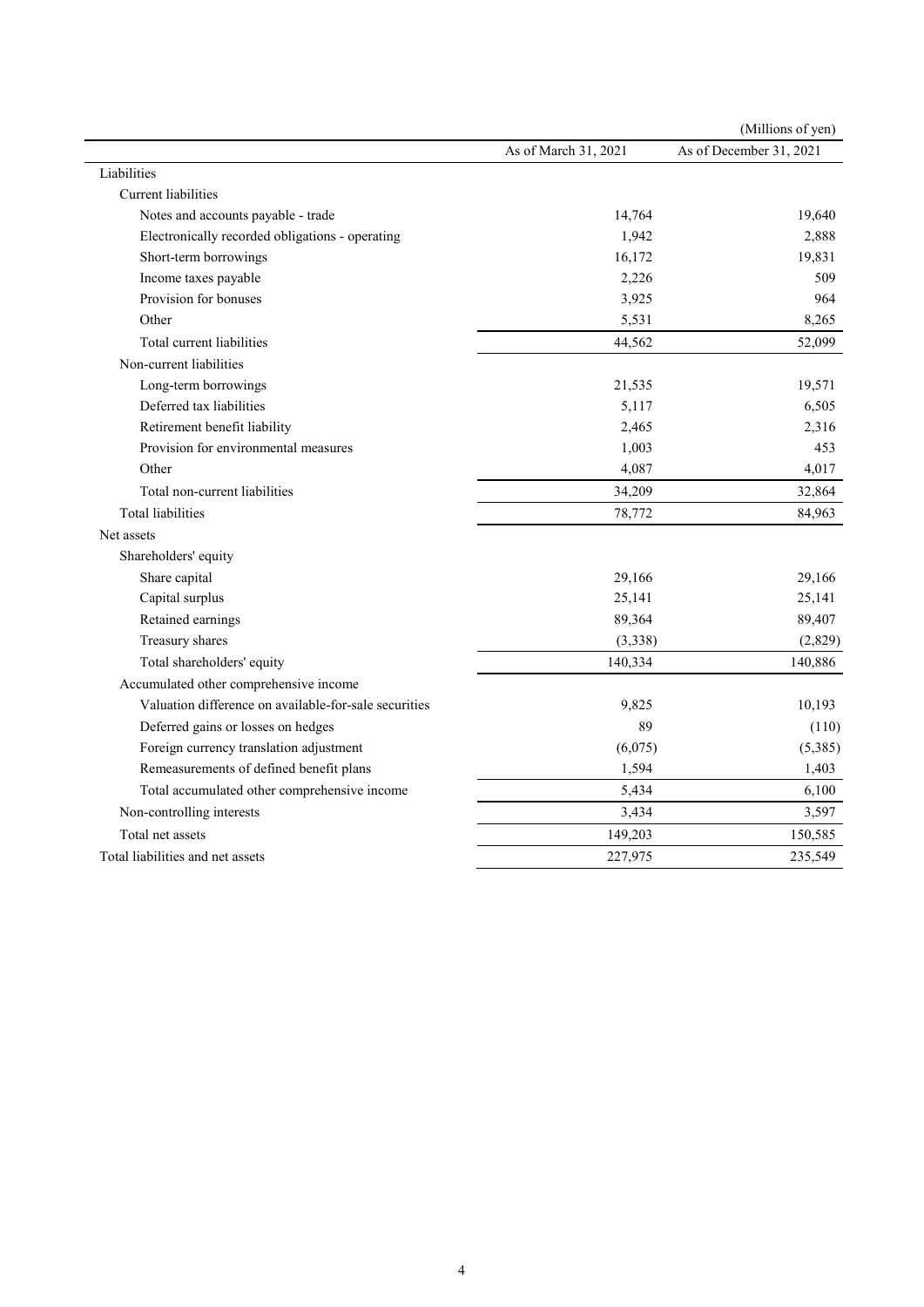### **Consolidated statements of income (cumulative) and consolidated statements of comprehensive income (cumulative)**

## **Consolidated statements of income (cumulative)**

|                                                               |                   | (Millions of yen) |
|---------------------------------------------------------------|-------------------|-------------------|
|                                                               | Nine months ended | Nine months ended |
|                                                               | December 31, 2020 | December 31, 2021 |
| Net sales                                                     | 93,049            | 100,603           |
| Cost of sales                                                 | 68,318            | 73,595            |
| Gross profit                                                  | 24,730            | 27,008            |
| Selling, general and administrative expenses                  | 19,825            | 20,570            |
| Operating profit                                              | 4,904             | 6,437             |
| Non-operating income                                          |                   |                   |
| Interest income                                               | 3                 | 2                 |
| Dividend income                                               | 623               | 692               |
| Share of profit of entities accounted for using equity method | 228               | 1,189             |
| Foreign exchange gains                                        |                   | 364               |
| Other                                                         | 652               | 526               |
| Total non-operating income                                    | 1,508             | 2,775             |
| Non-operating expenses                                        |                   |                   |
| Interest expenses                                             | 184               | 211               |
| Foreign exchange losses                                       | 303               |                   |
| Other                                                         | 419               | 421               |
| Total non-operating expenses                                  | 908               | 633               |
| Ordinary profit                                               | 5,504             | 8,579             |
| Extraordinary income                                          |                   |                   |
| Gain on sale of non-current assets                            | 18                | $\mathbf{0}$      |
| Gain on sale of investment securities                         | $\overline{4}$    | 31                |
| Total extraordinary income                                    | 23                | 32                |
| <b>Extraordinary losses</b>                                   |                   |                   |
| Loss on abandonment of non-current assets                     | 137               | 138               |
| Impairment losses                                             | 1,742             | 39                |
| Loss on sale of investment securities                         | 145               | 57                |
| Provision for environmental measures                          | 633               |                   |
| One-hundredth anniversary commemorative expenses              | 99                |                   |
| Loss compensation                                             | 431               |                   |
| Other                                                         | 167               | 30                |
| Total extraordinary losses                                    | 3,358             | 265               |
| Profit before income taxes                                    | 2,170             | 8,346             |
| Income taxes - current                                        | 861               | 948               |
| Income taxes - deferred                                       | (862)             | 1,562             |
| Total income taxes                                            | (0)               | 2,510             |
| Profit                                                        | 2,170             | 5,835             |
| Profit attributable to non-controlling interests              | 28                | 143               |
| Profit attributable to owners of parent                       | 2,141             | 5,692             |